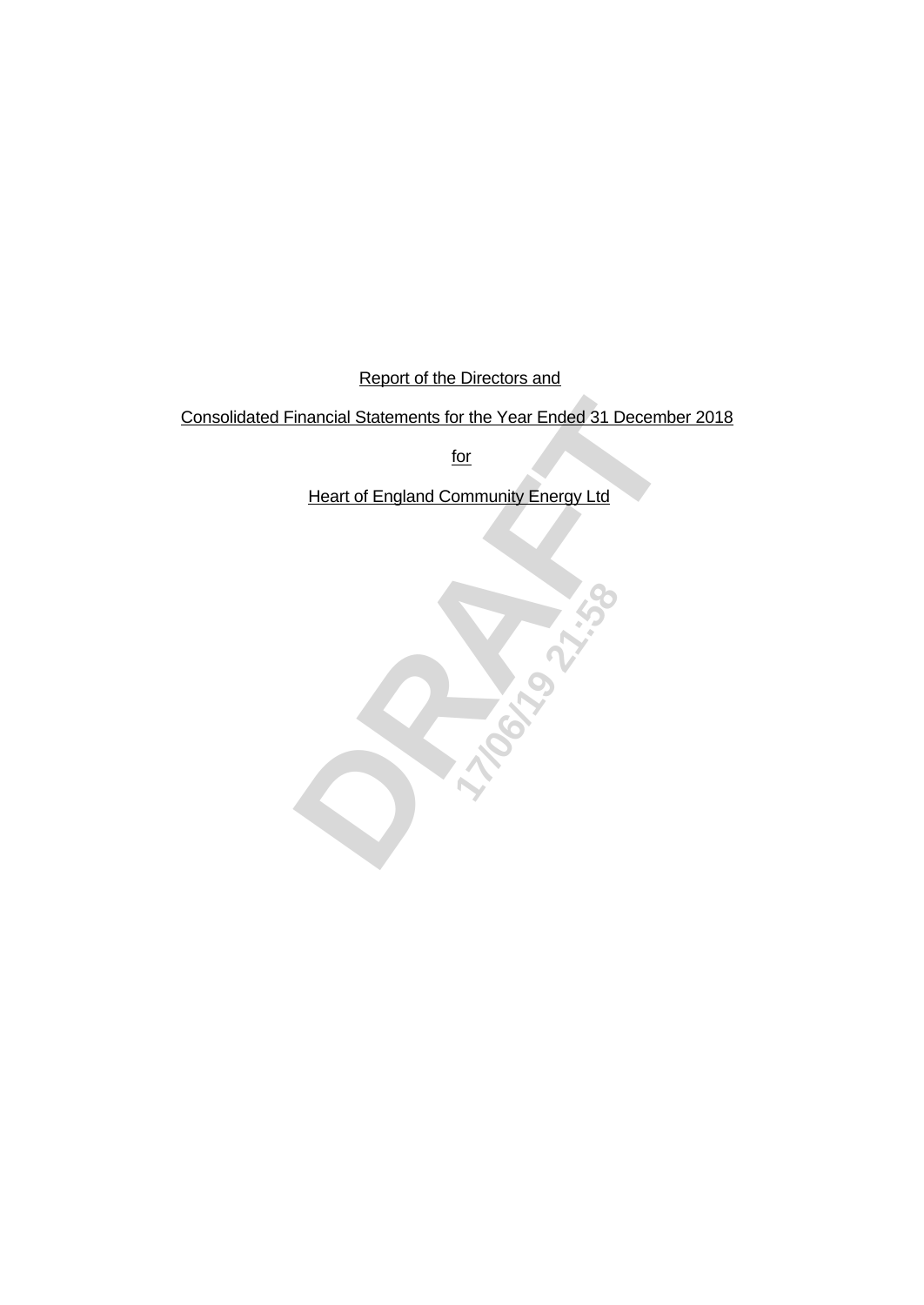# Contents of the Consolidated Financial Statements for the Year Ended 31 December 2018

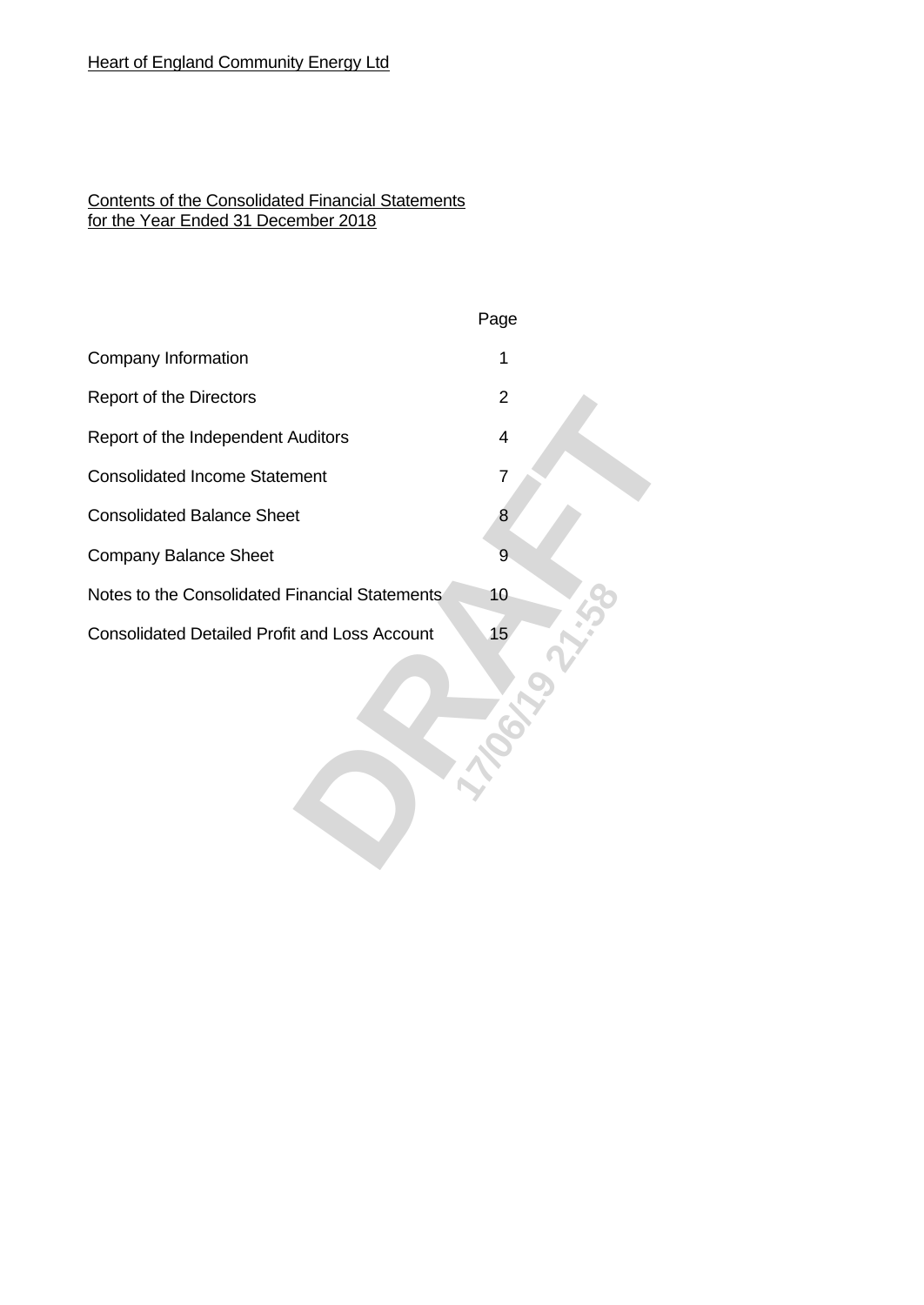#### Company Information for the Year Ended 31 December 2018

E Appleton<br>
K Evans<br>
S F Potter<br> **ARY:**<br>
Communities for Renwables<br> **PRED OFFICE:**<br>
Tremough Innovation Centre<br>
Comwall<br>
TR10 9TA<br>
TR10 9TA<br>
RED NUMBER:<br>
RED NUMBER:<br>
RS007232 (England and Wales) **DIRECTORS:** J D Stott D G Passingham M J Bullock G A Guy M A McNally Dr S Juned E Appleton K Evans S F Potter

**SECRETARY:** Communities for Renwables

**REGISTERED OFFICE:** Tremough Innovation Centre Penryn **Cornwall** TR10 9TA

**REGISTERED NUMBER:** RS007232 (England and Wales)

**AUDITORS:** Griffin Accountancy 165 High Street **Honiton** Devon EX14 1LQ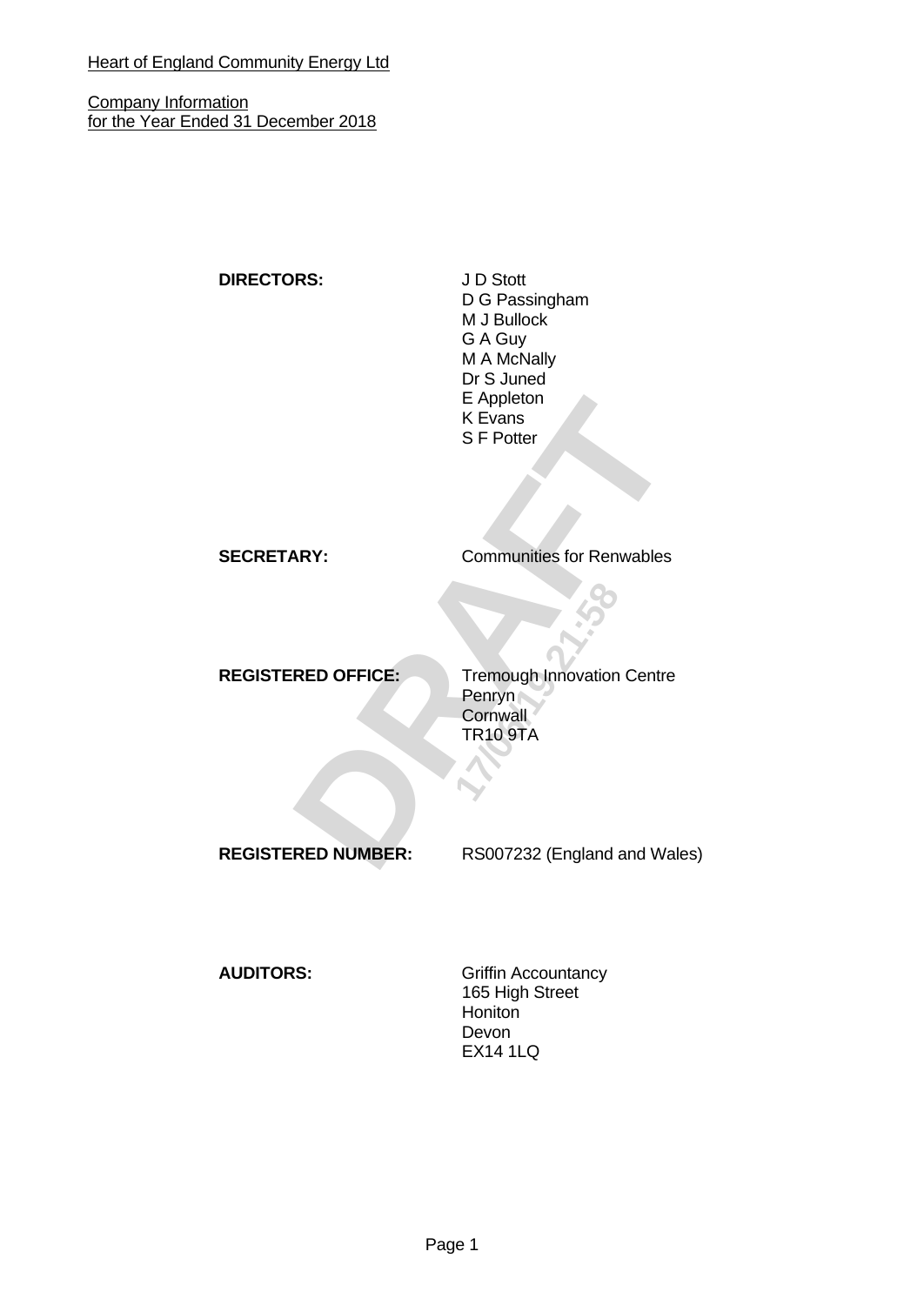Report of the Directors for the Year Ended 31 December 2018

The directors present their report with the financial statements of the company and the group for the year ended 31 December 2018.

# **DIRECTORS**

The directors shown below have held office during the whole of the period from 1 January 2018 to the date of this report.

J D Stott D G Passingham M J Bullock G A Guy M A McNally S F Potter

Other changes in directors holding office are as follows:

Dr S Juned - appointed 29 June 2018 E Appleton - appointed 9 July 2018 K Evans - appointed 9 July 2018 R M Rabinowitz - resigned 6 December 2018 J Jones - resigned 26 June 2018

# **STATEMENT OF DIRECTORS' RESPONSIBILITIES**

The directors are responsible for preparing the Report of the Directors and the financial statements in accordance with applicable law and regulations.

holding office are as follows:<br>
June 2018<br>
2018<br> **17/2018**<br> **17/2018**<br> **18/2018**<br> **18/2018**<br> **18/2018**<br> **18/2018**<br> **18/2018**<br> **18/2018**<br> **18/2018**<br> **18/2018**<br> **18/2018**<br> **18/2018**<br> **18/2018**<br> **18/2019**<br> **19/2019**<br> **19/2019** Company law requires the directors to prepare financial statements for each financial year. Under that law the directors have elected to prepare the financial statements in accordance with United Kingdom Generally Accepted Accounting Practice (United Kingdom Accounting Standards and applicable law). Under company law the directors must notapprove the financial statements unless they are satisfied that they give a true and fair view of the state of affairs of the company and the group and of the profit or loss of the group for that period. In preparing these financial statements,

- the directors are required to:<br>
 select suitable accounting policies and then apply them consistently;<br>
 make judgements and accounting estimates that are reasonable and prudent;
- 

The directors are responsible for keeping adequate accounting records that are sufficient to show and explain the company's and the group's transactions and disclose with reasonable accuracy at any time the financial position of the company and the group and enable them to ensure that the financial statements comply with the Companies Act 2006. They are also responsible for safeguarding the assets of the company and the group and hence for taking reasonable steps for the prevention and detection of fraud and other irregularities.

#### **STATEMENT AS TO DISCLOSURE OF INFORMATION TO AUDITORS**

So far as the directors are aware, there is no relevant audit information (as defined by Section 418 of the Companies Act 2006) of which the group's auditors are unaware, and each director has taken all the steps that he or she ought to have taken as a director in order to make himself or herself aware of any relevant audit information and to establish that the group's auditors are aware of that information.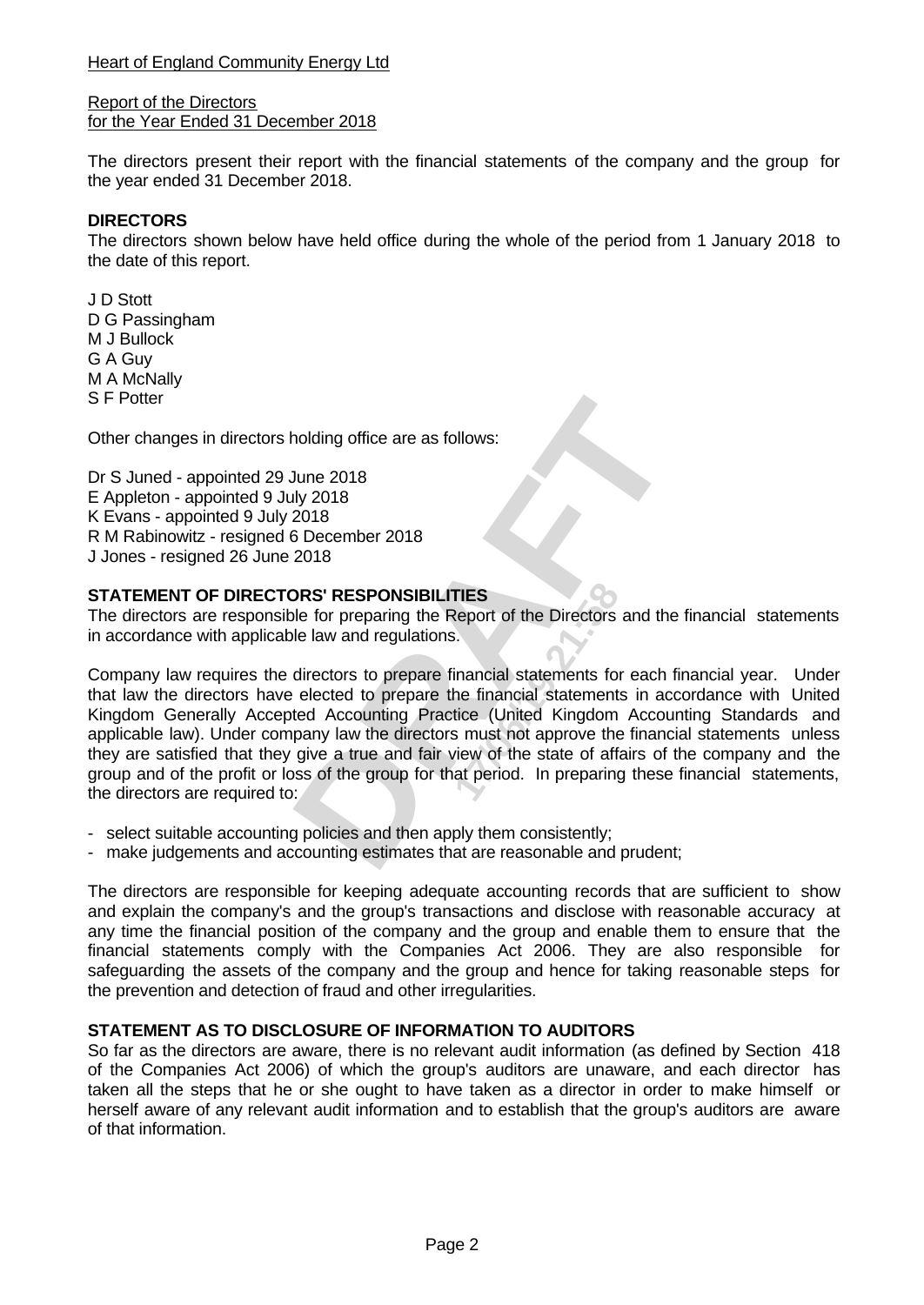Report of the Directors for the Year Ended 31 December 2018

## **AUDITORS**

The auditors, Griffin Accountancy, will be proposed for re-appointment at the forthcoming Annual General Meeting.

This report has been prepared in accordance with the provisions of Part 15 of the Companies Act 2006 relating to small companies.

# **ON BEHALF OF THE BOARD:**

.......................................................... **Director** 

Date: .............................................

**DRAFT** RAFTAS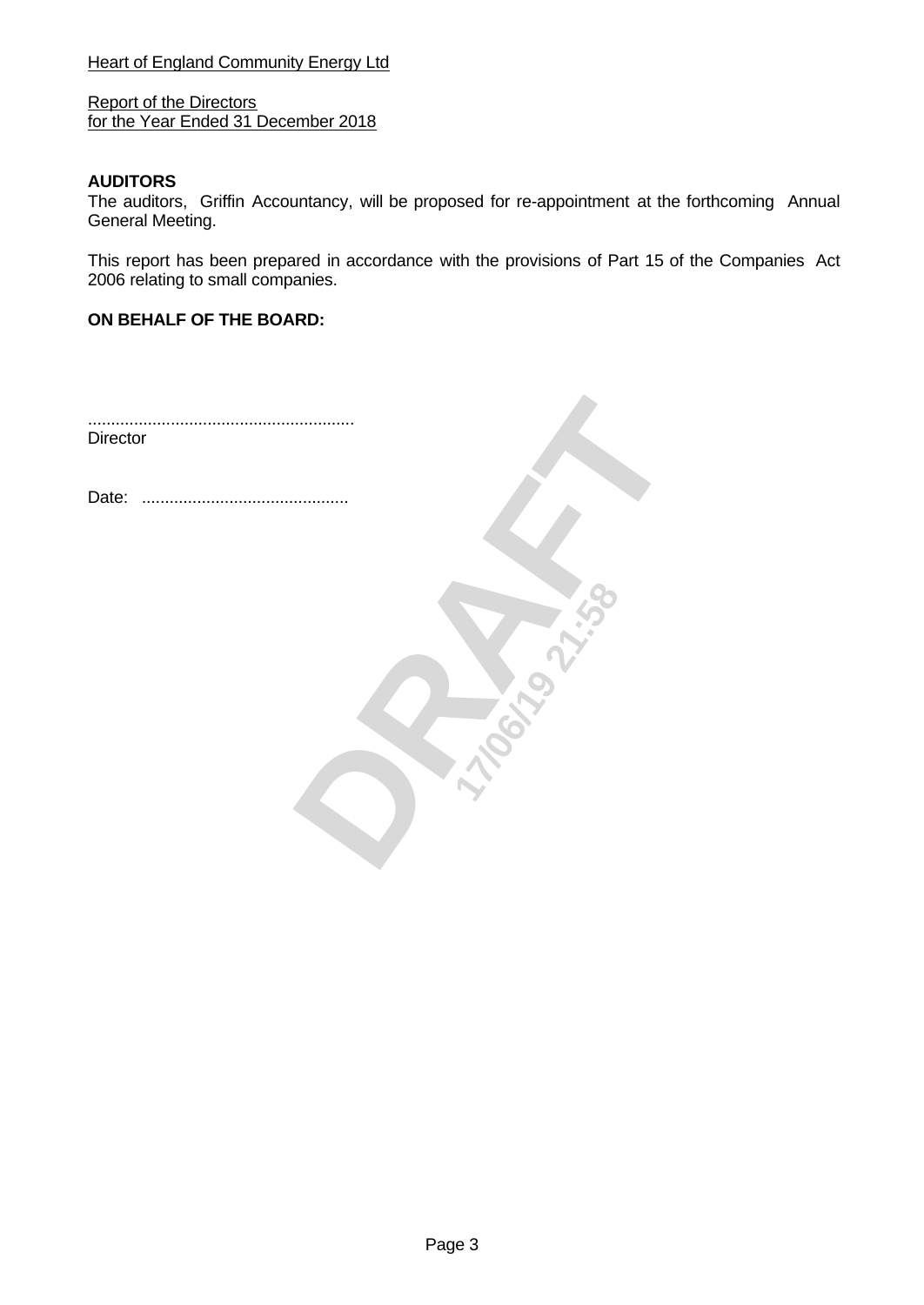# **Opinion**

We have audited the financial statements of Heart of England Community Energy Ltd (the 'parent company') and its subsidiaries (the 'group') for the year ended 31 December 2018 which comprise the Consolidated Income Statement, Consolidated Balance Sheet, Company Balance Sheet and Notes to the Financial Statements, including a summary of significant accounting policies. The financial reporting framework that has been applied in their preparation is applicable law and United Kingdom Accounting Standards, including Financial Reporting Standard 102 'The Financial Reporting Standard applicable in the UK and Republic of Ireland' (United Kingdom Generally Accepted Accounting Practice).

In our opinion the financial statements:

- give a true and fair view of the state of the group's and of the parent company affairs as at 31 December 2018 and of the group's loss for the year then ended;<br>- have been properly prepared in accordance with United Kingdom Generally Accepted
- Accounting Practice; and have been prepared in accordance with the requirements of the Companies Act 2006.
- 

#### **Basis for opinion**

I<br>coordance with the requirements of the Companies Act 2006.<br>accordance with International Standards on Auditing (UK) (ISAs (UK))<br>responsibilities under those standards are further described in the<br>or the audit of the fina We conducted our audit in accordance with International Standards on Auditing (UK) (ISAs (UK)) and applicable law. Our responsibilities under those standards are further described in the Auditors' responsibilities for the audit of the financial statements section of our report. We are independent of the group in accordance with the ethical requirements that are relevant to our audit of the financial statements in the UK, including the FRC's Ethical Standard, and we have fulfilled our other ethical responsibilities in accordance with these requirements. We believe that the audit evidence we have obtained is sufficient and appropriate to provide a basis for our opinion.

# **Conclusions relating to going concern**

We have nothing to report in respect of the following matters in relation to which the ISAs (UK) require us to report to you where:

- the directors' use of the going concern basis of accounting in the preparation of the financial statements is not appropriate; or <br>- the directors have not disclosed in the financial statements any identified material uncertainties
- that may cast significant doubt about the group's ability to continue to adopt the going concern basis of accounting for a period of at least twelve months from the date when the financial statements are authorised for issue.

#### **Other information**

The directors are responsible for the other information. The other information comprises the information in the Report of the Directors, but does not include the financial statements and our Report of the Auditors thereon.

Our opinion on the financial statements does not cover the other information and, except to the extent otherwise explicitly stated in our report, we do not express any form of assurance conclusion thereon.

In connection with our audit of the financial statements, our responsibility is to read the other information and, in doing so, consider whether the other information is materially inconsistent with the financial statements or our knowledge obtained in the audit or otherwise appears to be materially misstated. If we identify such material inconsistencies or apparent material misstatements, we are required to determine whether there is a material misstatement in the financial statements or a material misstatement of the other information. If, based on the work we have performed, we conclude that there is a material misstatement of this other information, we are required to report that fact. We have nothing to report in this regard.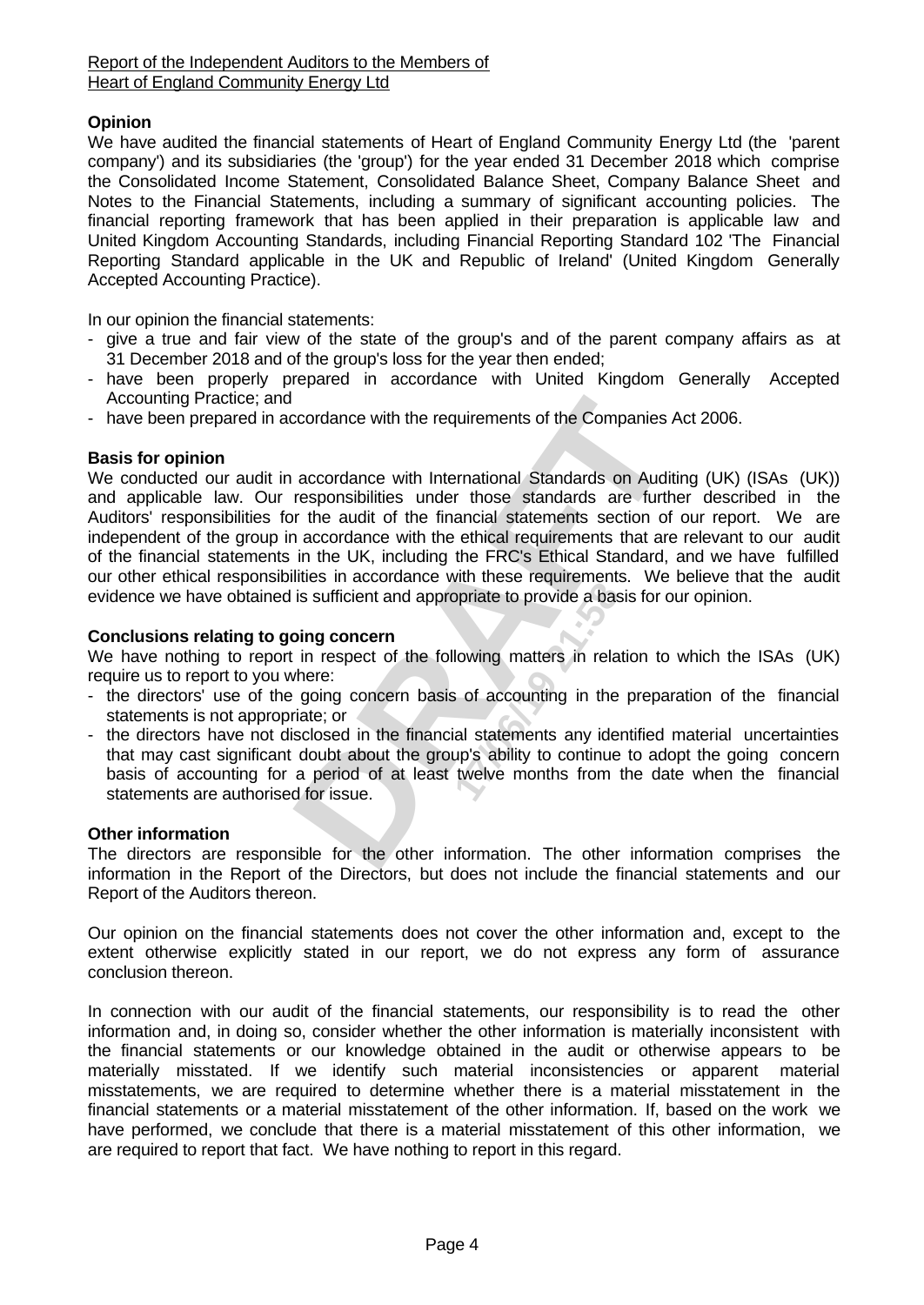# **Opinion on other matters prescribed by the Companies Act 2006**

In our opinion, based on the work undertaken in the course of the audit:

- the information given in the Report of the Directors for the financial year for which the financial statements are prepared is consistent with the financial statements; and<br>- the Report of the Directors has been prepared in accordance with applicable legal requirements.
- 

#### **Matters on which we are required to report by exception**

In the light of the knowledge and understanding of the group and the parent company and its environment obtained in the course of the audit, we have not identified material misstatements in the Report of the Directors.

We have nothing to report in respect of the following matters where the Companies Act 2006 requires us to report to you if, in our opinion:<br>- adequate accounting records have not been kept by the parent company, or returns adequate

- for our audit have not been received from branches not visited by us; or<br>- the parent company financial statements are not in agreement with the accounting records and
- returns; or<br>
 certain disclosures of directors' remuneration specified by law are not made; or<br>
 we have not received all the information and explanations we require for our audit; or<br>
 the directors were not entitled t
- 
- 
- companies regime and take advantage of the small companies' exemption from the requirement to prepare a Group Strategic Report or in preparing the Report of the Directors.

#### **Responsibilities of directors**

cords have not been kept by the parent company, or returns adequate<br>en received from branches not visited by us; or<br>encient and explanation the accounting records and<br>ectors' remuneration specified by law are not made; or<br> As explained more fully in the Statement of Directors' Responsibilities set out on page two, the directors are responsible for the preparation of the financial statements and for being satisfied that they give a true and fair view, and for such internal control as the directors determine necessary to enable the preparation of financial statements that are free from material misstatement, whether due to fraud or error.

In preparing the financial statements, the directors are responsible for assessing the group's and the parent company's ability to continue as a going concern, disclosing, as applicable, matters related to going concern and using the going concern basis of accounting unless the directors either intend to liquidate the group or the parent company or to cease operations, or have no realistic alternative but to do so.

#### **Auditors' responsibilities for the audit of the financial statements**

Our objectives are to obtain reasonable assurance about whether the financial statements as a whole are free from material misstatement, whether due to fraud or error, and to issue a Report of the Auditors that includes our opinion. Reasonable assurance is a high level of assurance, but is not a guarantee that an audit conducted in accordance with ISAs (UK) will always detect a material misstatement when it exists. Misstatements can arise from fraud or error and are considered material if, individually or in the aggregate, they could reasonably be expected to influence the economic decisions of users taken on the basis of these financial statements.<br>A further description of our responsibilities for the audit of the financial statements is located on the

Financial Reporting Council's website at www.frc.org.uk/auditorsresponsibilities. This description forms part of our Report of the Auditors.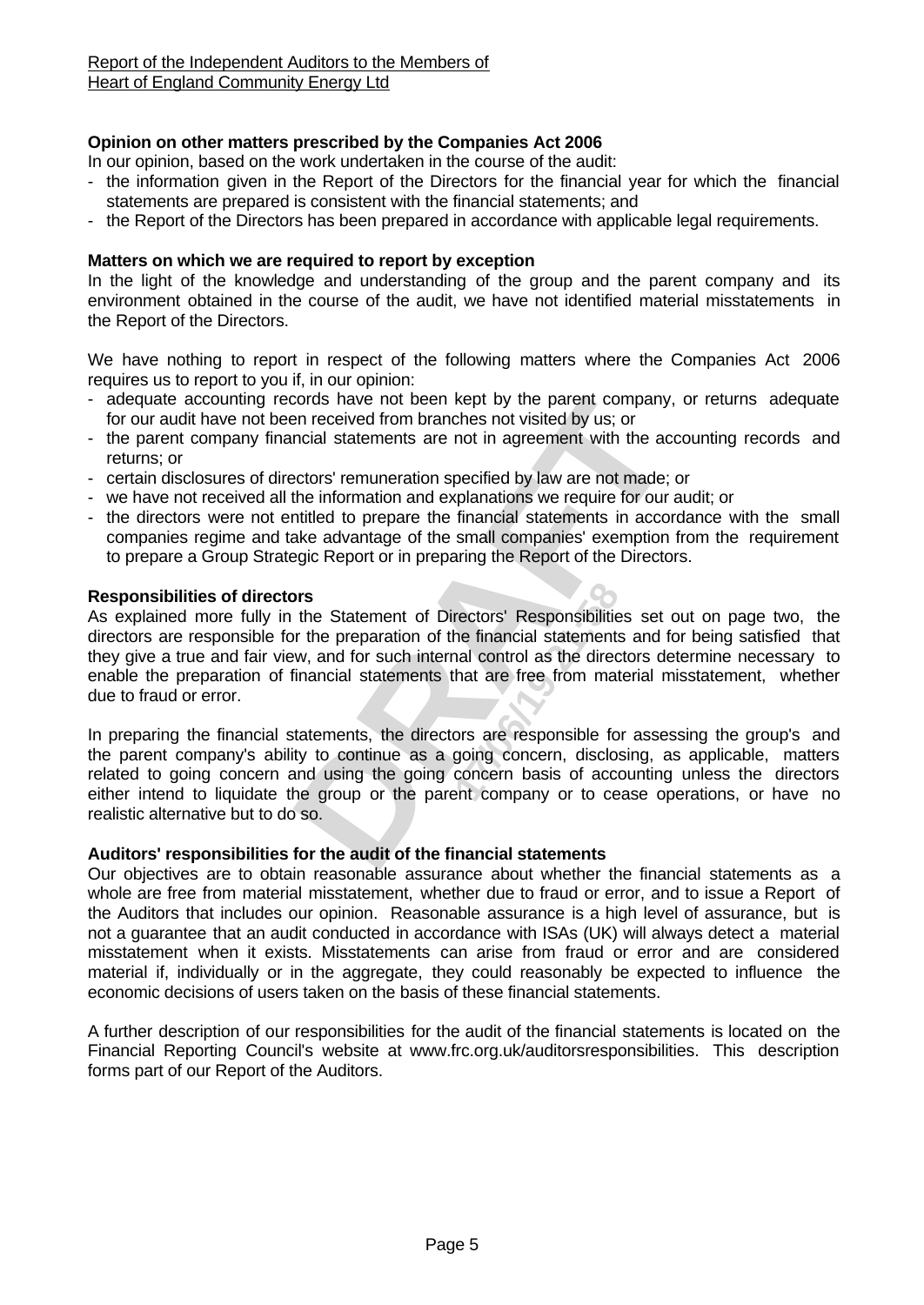#### **Use of our report**

This report is made solely to the company's members, as a body, in accordance with Chapter 3 of Part 16 of the Companies Act 2006. Our audit work has been undertaken so that we might state to the company's members those matters we are required to state to them in a Report of the Auditors and for no other purpose. To the fullest extent permitted by law, we do not accept or assume responsibility to anyone other than the company and the company's members as a body, for our audit work, for this report, or for the opinions we have formed.

**DRAFT** RAFTAS Misty Nickells (Senior Statutory Auditor) for and on behalf of Griffin Accountancy 165 High Street **Honiton** Devon EX14 1LQ

Date: .............................................

Page 6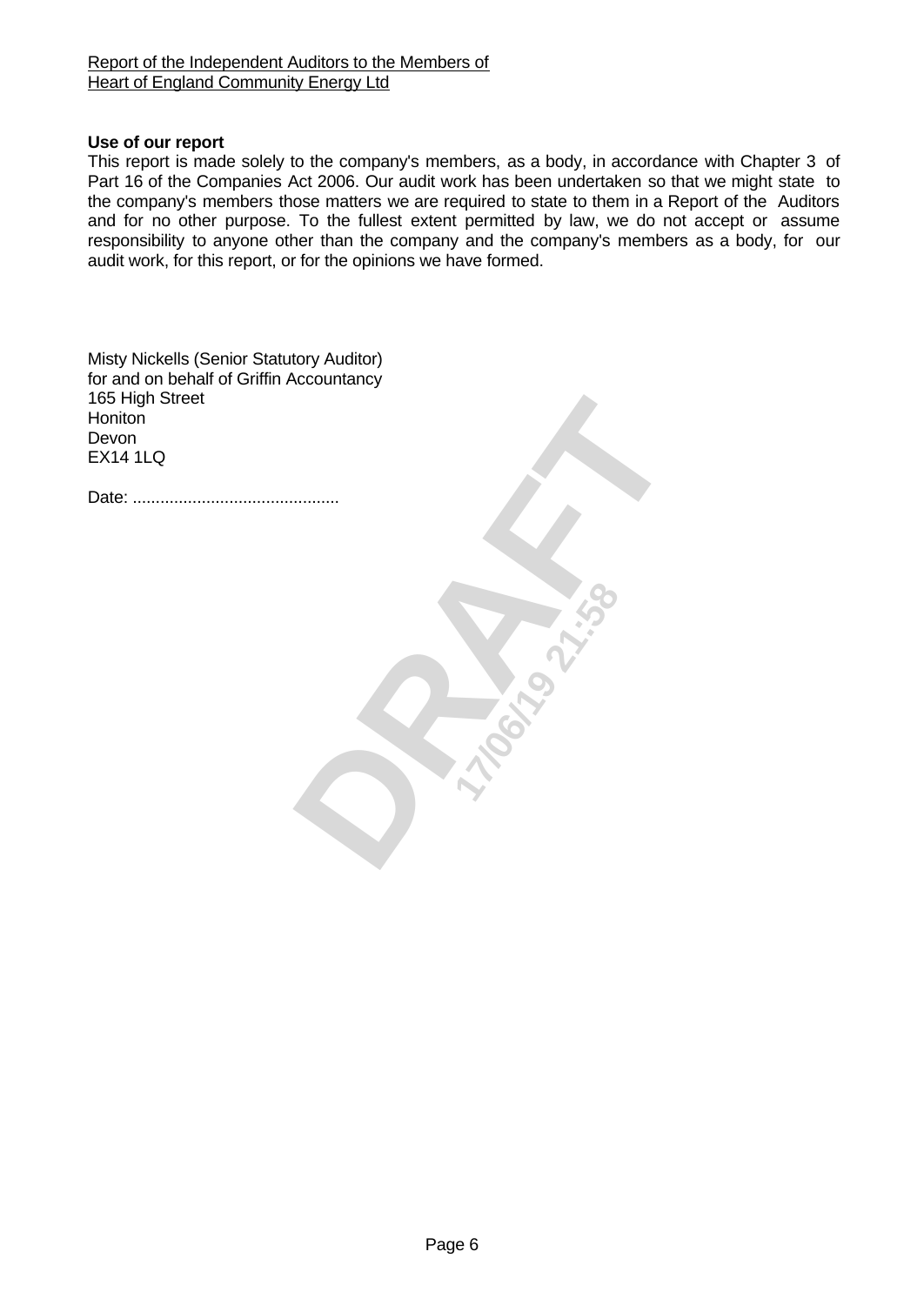#### Consolidated Income Statement for the Year Ended 31 December 2018

|                                               | <b>Notes</b> | 31.12.18                                   | 31.12.17<br>E |
|-----------------------------------------------|--------------|--------------------------------------------|---------------|
| <b>TURNOVER</b>                               |              | 1,784,459                                  | 615,643       |
| Administrative expenses                       |              | 1,360,065<br>the control of the control of | 567,163       |
| <b>OPERATING PROFIT</b>                       | $\mathbf{3}$ | 424,394                                    | 48,480        |
| Interest payable and similar<br>expenses      |              | 1,034,586                                  | 495,503       |
| <b>LOSS BEFORE TAXATION</b>                   |              | (610, 192)                                 | (447, 023)    |
| Tax on loss                                   |              |                                            | $\sim$        |
| <b>LOSS FOR THE FINANCIAL YEAR</b>            |              | (610, 192)<br>$\sim$ $\sim$                | (447, 023)    |
| Loss attributable to:<br>Owners of the parent |              | (610, 192)                                 | (447, 023)    |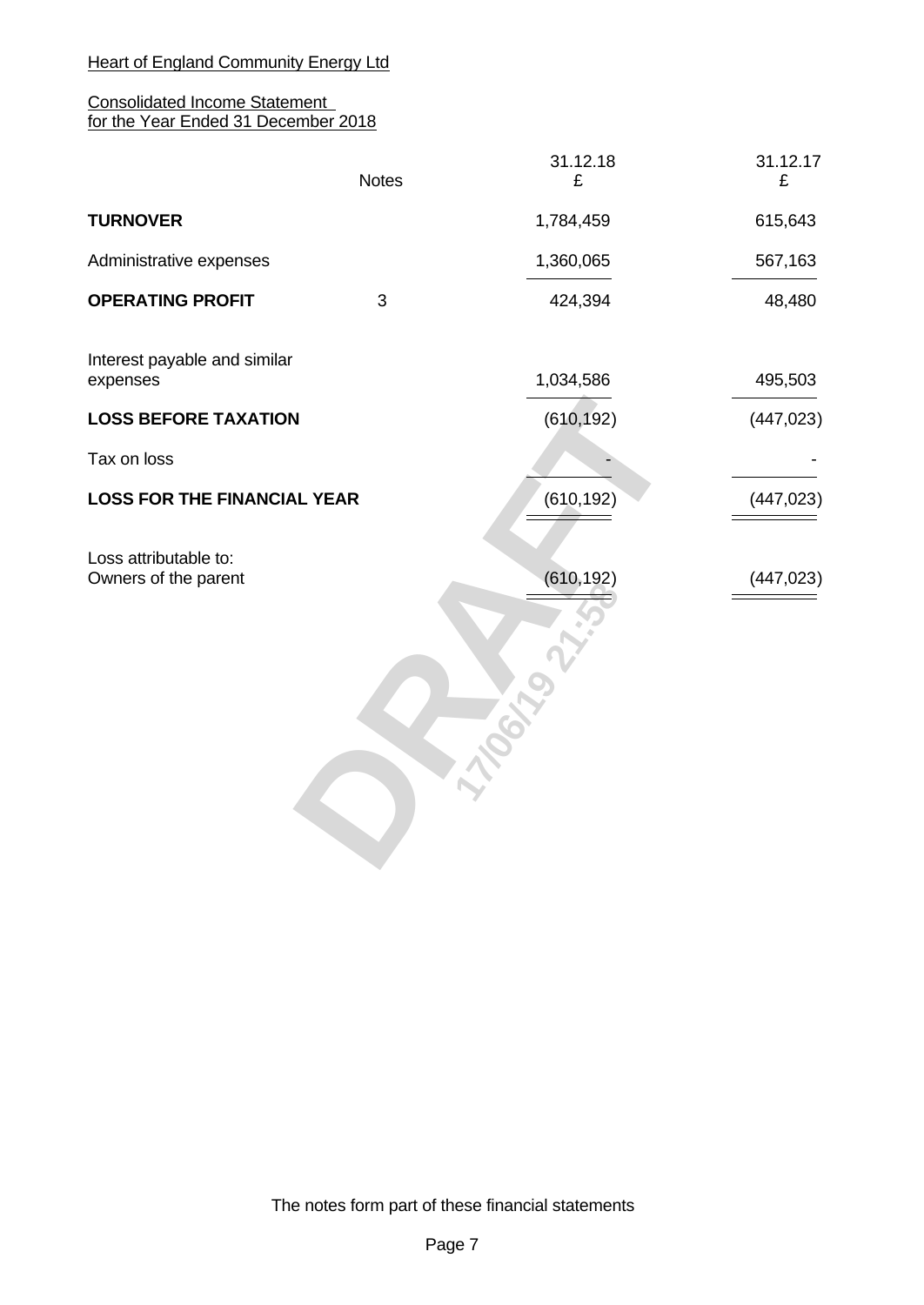#### Heart of England Community Energy Ltd (Registered number: RS007232)

#### Consolidated Balance Sheet 31 December 2018

|                                     |              |                                                             | 31.12.18                                     |                                                             | 31.12.17                                                                                                                                                                                                                                                                                                                                                                                                                                                                   |
|-------------------------------------|--------------|-------------------------------------------------------------|----------------------------------------------|-------------------------------------------------------------|----------------------------------------------------------------------------------------------------------------------------------------------------------------------------------------------------------------------------------------------------------------------------------------------------------------------------------------------------------------------------------------------------------------------------------------------------------------------------|
|                                     | <b>Notes</b> |                                                             |                                              | $\mathbf{c}$                                                | £                                                                                                                                                                                                                                                                                                                                                                                                                                                                          |
| <b>FIXED ASSETS</b>                 |              |                                                             |                                              |                                                             |                                                                                                                                                                                                                                                                                                                                                                                                                                                                            |
| Intangible assets                   |              |                                                             | 476,034                                      |                                                             | 496,219                                                                                                                                                                                                                                                                                                                                                                                                                                                                    |
| Tangible assets                     |              |                                                             | 13,898,745                                   |                                                             | 14,645,805                                                                                                                                                                                                                                                                                                                                                                                                                                                                 |
| Investments                         |              |                                                             | $\overline{\phantom{0}}$                     |                                                             |                                                                                                                                                                                                                                                                                                                                                                                                                                                                            |
|                                     |              |                                                             | the contract of the contract                 |                                                             | the contract of the contract of the contract of the contract of the contract of                                                                                                                                                                                                                                                                                                                                                                                            |
|                                     |              |                                                             | 14,374,779                                   |                                                             | 15,142,024                                                                                                                                                                                                                                                                                                                                                                                                                                                                 |
|                                     |              |                                                             |                                              |                                                             |                                                                                                                                                                                                                                                                                                                                                                                                                                                                            |
| <b>CURRENT ASSETS</b>               |              |                                                             |                                              |                                                             |                                                                                                                                                                                                                                                                                                                                                                                                                                                                            |
| Debtors                             | 8            | 669,837                                                     |                                              | 384,938                                                     |                                                                                                                                                                                                                                                                                                                                                                                                                                                                            |
| Cash at bank                        |              | 1,332,008                                                   |                                              | 1,285,106                                                   |                                                                                                                                                                                                                                                                                                                                                                                                                                                                            |
|                                     |              | the control of the control of the control of the control of |                                              | the control of the control of the control of the control of |                                                                                                                                                                                                                                                                                                                                                                                                                                                                            |
|                                     |              | 2,001,845                                                   |                                              | 1,670,044                                                   |                                                                                                                                                                                                                                                                                                                                                                                                                                                                            |
| <b>CREDITORS</b>                    |              |                                                             |                                              |                                                             |                                                                                                                                                                                                                                                                                                                                                                                                                                                                            |
| Amounts falling due within one year |              | 10,840,447                                                  |                                              | 771,388                                                     |                                                                                                                                                                                                                                                                                                                                                                                                                                                                            |
|                                     |              |                                                             |                                              |                                                             |                                                                                                                                                                                                                                                                                                                                                                                                                                                                            |
| NET CURRENT (LIABILITIES)/ASSETS    |              |                                                             | (8,838,602)                                  |                                                             | 898,656                                                                                                                                                                                                                                                                                                                                                                                                                                                                    |
|                                     |              |                                                             |                                              |                                                             | the contract of the contract of the contract of the contract of                                                                                                                                                                                                                                                                                                                                                                                                            |
| TOTAL ASSETS LESS CURRENT           |              |                                                             |                                              |                                                             |                                                                                                                                                                                                                                                                                                                                                                                                                                                                            |
| <b>LIABILITIES</b>                  |              |                                                             | 5,536,177                                    |                                                             | 16,040,680                                                                                                                                                                                                                                                                                                                                                                                                                                                                 |
|                                     |              |                                                             |                                              |                                                             |                                                                                                                                                                                                                                                                                                                                                                                                                                                                            |
| <b>CREDITORS</b>                    |              |                                                             |                                              |                                                             |                                                                                                                                                                                                                                                                                                                                                                                                                                                                            |
| Amounts falling due after more than |              |                                                             |                                              |                                                             |                                                                                                                                                                                                                                                                                                                                                                                                                                                                            |
| one year                            | 10           |                                                             | 6,326,391                                    |                                                             | 16,487,702                                                                                                                                                                                                                                                                                                                                                                                                                                                                 |
|                                     |              |                                                             | $-\Omega$                                    |                                                             | <u> The Common Section of the Common Section of</u>                                                                                                                                                                                                                                                                                                                                                                                                                        |
| <b>NET LIABILITIES</b>              |              |                                                             | (790, 214)                                   |                                                             | (447, 022)                                                                                                                                                                                                                                                                                                                                                                                                                                                                 |
|                                     |              |                                                             |                                              |                                                             | $\qquad \qquad \overbrace{\qquad \qquad }$                                                                                                                                                                                                                                                                                                                                                                                                                                 |
|                                     |              |                                                             |                                              |                                                             |                                                                                                                                                                                                                                                                                                                                                                                                                                                                            |
| <b>CAPITAL AND RESERVES</b>         |              |                                                             |                                              |                                                             |                                                                                                                                                                                                                                                                                                                                                                                                                                                                            |
| Called up share capital             |              |                                                             | 267,001                                      |                                                             |                                                                                                                                                                                                                                                                                                                                                                                                                                                                            |
| Retained earnings                   |              |                                                             | (1,057,215)                                  |                                                             | (447, 023)                                                                                                                                                                                                                                                                                                                                                                                                                                                                 |
|                                     |              |                                                             | the control of the control of the control of |                                                             | <u>and the state of the state of the state of the state of the state of the state of the state of the state of the state of the state of the state of the state of the state of the state of the state of the state of the state</u>                                                                                                                                                                                                                                       |
|                                     |              |                                                             | (790, 214)                                   |                                                             | (447, 022)                                                                                                                                                                                                                                                                                                                                                                                                                                                                 |
|                                     |              |                                                             |                                              |                                                             | $\frac{1}{2} \left( \frac{1}{2} \right) \left( \frac{1}{2} \right) \left( \frac{1}{2} \right) \left( \frac{1}{2} \right) \left( \frac{1}{2} \right) \left( \frac{1}{2} \right) \left( \frac{1}{2} \right) \left( \frac{1}{2} \right) \left( \frac{1}{2} \right) \left( \frac{1}{2} \right) \left( \frac{1}{2} \right) \left( \frac{1}{2} \right) \left( \frac{1}{2} \right) \left( \frac{1}{2} \right) \left( \frac{1}{2} \right) \left( \frac{1}{2} \right) \left( \frac$ |
|                                     |              |                                                             |                                              |                                                             |                                                                                                                                                                                                                                                                                                                                                                                                                                                                            |

The financial statements have been prepared in accordance with the provisions of Part 15 of the Companies Act 2006 relating to small companies.

The financial statements were approved by the Board of Directors on ............................................. and were signed on its behalf by:

..........................................................

**Director**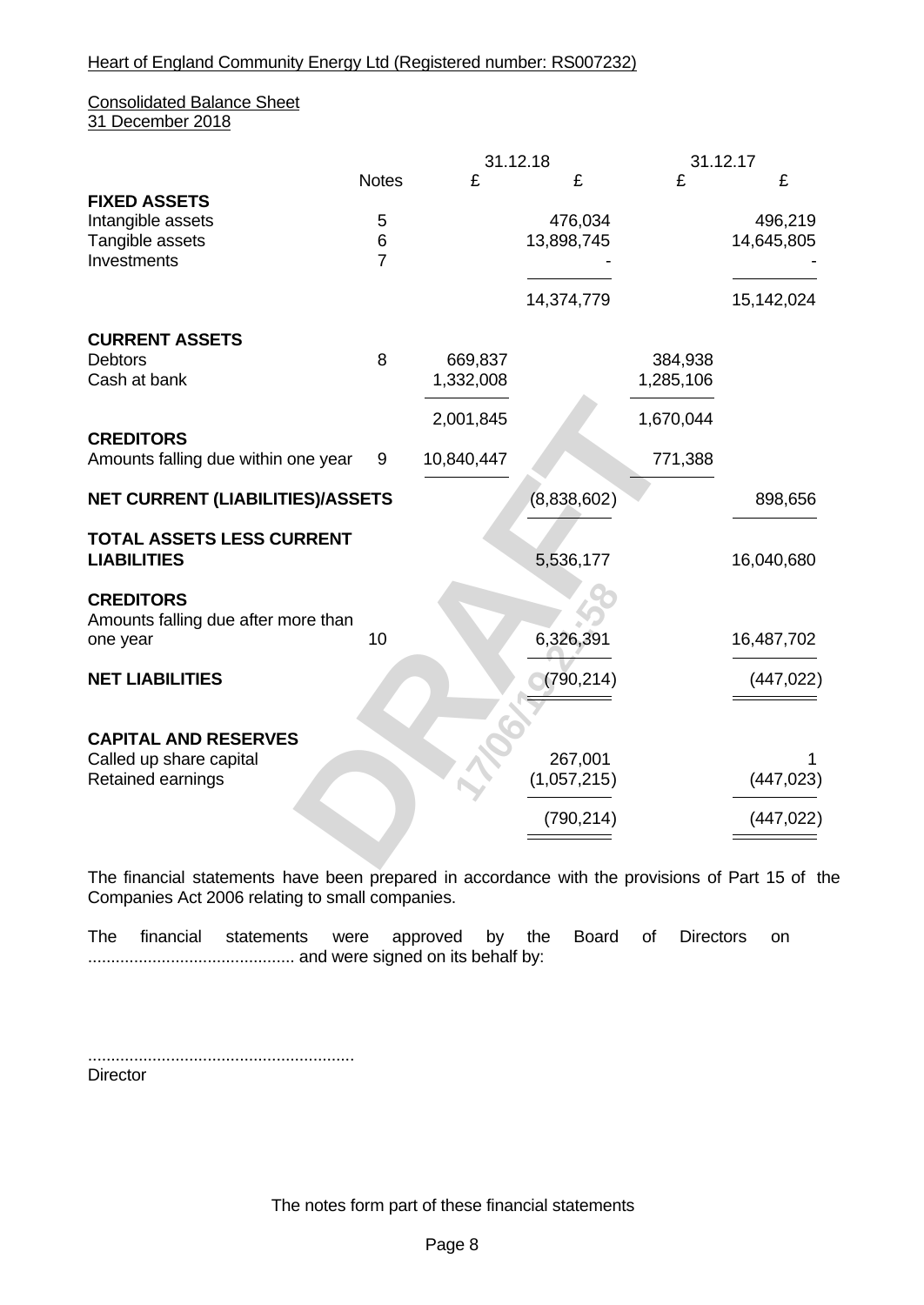#### Heart of England Community Energy Ltd (Registered number: RS007232)

#### Company Balance Sheet 31 December 2018

|                                       |              | 31.12.18                                     |                                     | 31.12.17     |                                                                                                                                                                                                                                                                                                                                                                                                                                                                                       |
|---------------------------------------|--------------|----------------------------------------------|-------------------------------------|--------------|---------------------------------------------------------------------------------------------------------------------------------------------------------------------------------------------------------------------------------------------------------------------------------------------------------------------------------------------------------------------------------------------------------------------------------------------------------------------------------------|
|                                       | <b>Notes</b> | $\mathbf{c}$                                 | £                                   | $\mathbf{C}$ | £                                                                                                                                                                                                                                                                                                                                                                                                                                                                                     |
| <b>FIXED ASSETS</b>                   |              |                                              |                                     |              |                                                                                                                                                                                                                                                                                                                                                                                                                                                                                       |
| Intangible assets                     |              |                                              |                                     |              |                                                                                                                                                                                                                                                                                                                                                                                                                                                                                       |
| Tangible assets                       |              |                                              |                                     |              | $\sim$                                                                                                                                                                                                                                                                                                                                                                                                                                                                                |
| Investments                           |              |                                              | 226,125                             |              | 226,125                                                                                                                                                                                                                                                                                                                                                                                                                                                                               |
|                                       |              |                                              |                                     |              | $\sim$ $\sim$ $\sim$ $\sim$                                                                                                                                                                                                                                                                                                                                                                                                                                                           |
|                                       |              |                                              | 226,125                             |              | 226,125                                                                                                                                                                                                                                                                                                                                                                                                                                                                               |
| <b>CURRENT ASSETS</b>                 |              |                                              |                                     |              |                                                                                                                                                                                                                                                                                                                                                                                                                                                                                       |
| Debtors                               | 8            | 287,058                                      |                                     | 42,718       |                                                                                                                                                                                                                                                                                                                                                                                                                                                                                       |
| Cash at bank                          |              | 36,969                                       |                                     |              |                                                                                                                                                                                                                                                                                                                                                                                                                                                                                       |
|                                       |              | the control of the control of the control of |                                     |              |                                                                                                                                                                                                                                                                                                                                                                                                                                                                                       |
|                                       |              | 324,027                                      |                                     | 42,718       |                                                                                                                                                                                                                                                                                                                                                                                                                                                                                       |
| <b>CREDITORS</b>                      |              |                                              |                                     |              |                                                                                                                                                                                                                                                                                                                                                                                                                                                                                       |
| Amounts falling due within one year 9 |              | 2,182                                        |                                     | 42,962       |                                                                                                                                                                                                                                                                                                                                                                                                                                                                                       |
|                                       |              |                                              |                                     |              |                                                                                                                                                                                                                                                                                                                                                                                                                                                                                       |
| NET CURRENT ASSETS/(LIABILITIES)      |              |                                              | 321,845                             |              | (244)                                                                                                                                                                                                                                                                                                                                                                                                                                                                                 |
|                                       |              |                                              |                                     |              |                                                                                                                                                                                                                                                                                                                                                                                                                                                                                       |
| TOTAL ASSETS LESS CURRENT             |              |                                              |                                     |              |                                                                                                                                                                                                                                                                                                                                                                                                                                                                                       |
| <b>LIABILITIES</b>                    |              |                                              | 547,970                             |              | 225,881                                                                                                                                                                                                                                                                                                                                                                                                                                                                               |
|                                       |              |                                              |                                     |              |                                                                                                                                                                                                                                                                                                                                                                                                                                                                                       |
| <b>CREDITORS</b>                      |              |                                              |                                     |              |                                                                                                                                                                                                                                                                                                                                                                                                                                                                                       |
| Amounts falling due after more than   |              |                                              |                                     |              |                                                                                                                                                                                                                                                                                                                                                                                                                                                                                       |
| one year                              | 10           |                                              | 339,900                             |              | 233,026<br>$\frac{1}{2} \left( \frac{1}{2} \right) \left( \frac{1}{2} \right) \left( \frac{1}{2} \right) \left( \frac{1}{2} \right) \left( \frac{1}{2} \right) \left( \frac{1}{2} \right) \left( \frac{1}{2} \right) \left( \frac{1}{2} \right) \left( \frac{1}{2} \right) \left( \frac{1}{2} \right) \left( \frac{1}{2} \right) \left( \frac{1}{2} \right) \left( \frac{1}{2} \right) \left( \frac{1}{2} \right) \left( \frac{1}{2} \right) \left( \frac{1}{2} \right) \left( \frac$ |
| <b>NET ASSETS/(LIABILITIES)</b>       |              |                                              |                                     |              |                                                                                                                                                                                                                                                                                                                                                                                                                                                                                       |
|                                       |              |                                              | 208,070<br>$\overline{\phantom{a}}$ |              | (7, 145)<br>$\qquad \qquad \overbrace{\qquad \qquad }$                                                                                                                                                                                                                                                                                                                                                                                                                                |
|                                       |              |                                              |                                     |              |                                                                                                                                                                                                                                                                                                                                                                                                                                                                                       |
| <b>CAPITAL AND RESERVES</b>           |              |                                              |                                     |              |                                                                                                                                                                                                                                                                                                                                                                                                                                                                                       |
| Called up share capital               |              |                                              | 267,001                             |              |                                                                                                                                                                                                                                                                                                                                                                                                                                                                                       |
| Retained earnings                     |              |                                              | (58, 931)                           |              | (7, 146)                                                                                                                                                                                                                                                                                                                                                                                                                                                                              |
|                                       |              |                                              |                                     |              |                                                                                                                                                                                                                                                                                                                                                                                                                                                                                       |
|                                       |              |                                              | 208,070                             |              | (7, 145)                                                                                                                                                                                                                                                                                                                                                                                                                                                                              |
|                                       |              |                                              |                                     |              | $\qquad \qquad =\qquad$                                                                                                                                                                                                                                                                                                                                                                                                                                                               |
|                                       |              |                                              |                                     |              |                                                                                                                                                                                                                                                                                                                                                                                                                                                                                       |
| Company's loss for the financial year |              |                                              | (51, 785)                           |              | (7, 146)                                                                                                                                                                                                                                                                                                                                                                                                                                                                              |
|                                       |              |                                              |                                     |              | $\mathcal{L}(\mathcal{L})$ and $\mathcal{L}(\mathcal{L})$                                                                                                                                                                                                                                                                                                                                                                                                                             |

The financial statements have been prepared in accordance with the provisions of Part 15 of the Companies Act 2006 relating to small companies.

The financial statements were approved by the Board of Directors on ............................................. and were signed on its behalf by:

..........................................................

**Director** 

The notes form part of these financial statements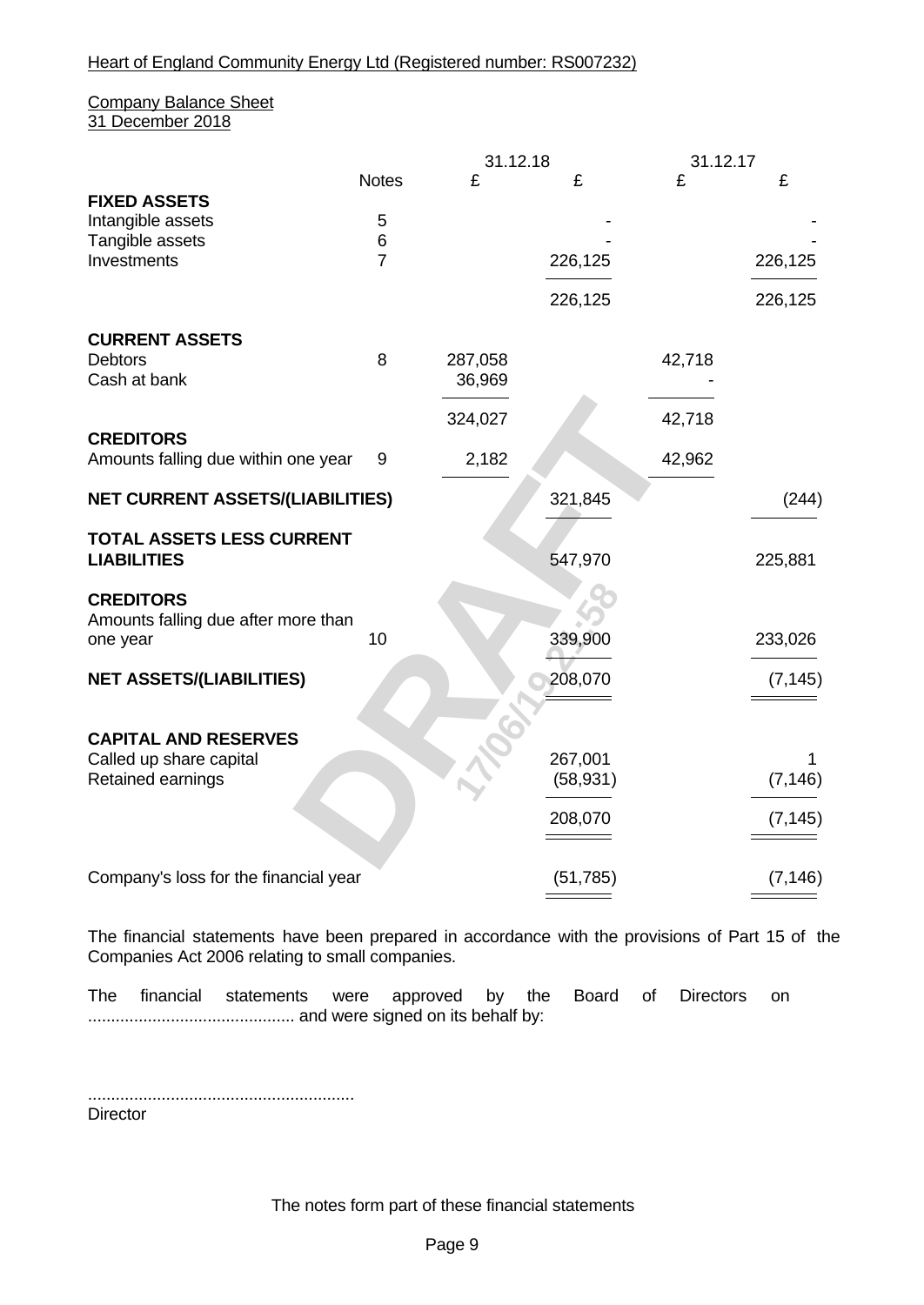#### 1. **STATUTORY INFORMATION**

Heart of England Community Energy Ltd is a private company limited by share capital incorporated in England & Wales. It is constituted as a Community Benefit Society under the Co-operative and Community Benefit Societies Act 2014.

The society's registered number and registered office address can be found on the Company Information page

These financial statements were authorised for issue by the Board on 20 June 2019.

#### 2. **ACCOUNTING POLICIES**

#### **Basis of preparing the financial statements**

the financial statements<br>
emennts have been prepared in accordance with Financial Reporting<br>
Financial Reporting Standard applicable in the UK and Republic of<br>
provisions of Section 1A "Small Entities" and the Companies Ac These financial statements have been prepared in accordance with Financial Reporting Standard 102 "The Financial Reporting Standard applicable in the UK and Republic of Ireland" including the provisions of Section 1A "Small Entities" and the Companies Act 2006. The financial statements have been prepared under the historical cost convention.

#### **Turnover**

Turnover is measured at the fair value of the consideration received or receivable, excluding discounts, rebates, value added tax and other sales taxes.

#### **Goodwill**

Goodwill, being the amount paid in connection with the acquisition of a business in 2017, is being amortised evenly over its estimated useful life of twenty five years.

#### **Intangible assets**

Intangible assets are initially measured at cost. After initial recognition, intangible assets are measured at cost less any accumulated amortisation and any accumulated impairment losses.

#### **Tangible fixed assets**

Depreciation is provided at the following annual rates in order to write off each asset over its estimated useful life.

Plant and machinery etc - 10% on cost and 4% on cost

#### **Investments in subsidiaries**

Investments in subsidiary undertakings are recognised at cost.

#### **Taxation**

Taxation for the year comprises current and deferred tax. Tax is recognised in the Consolidated Income Statement, except to the extent that it relates to items recognised in other comprehensive income or directly in equity.

Current or deferred taxation assets and liabilities are not discounted.

Current tax is recognised at the amount of tax payable using the tax rates and laws that have been enacted or substantively enacted by the balance sheet date.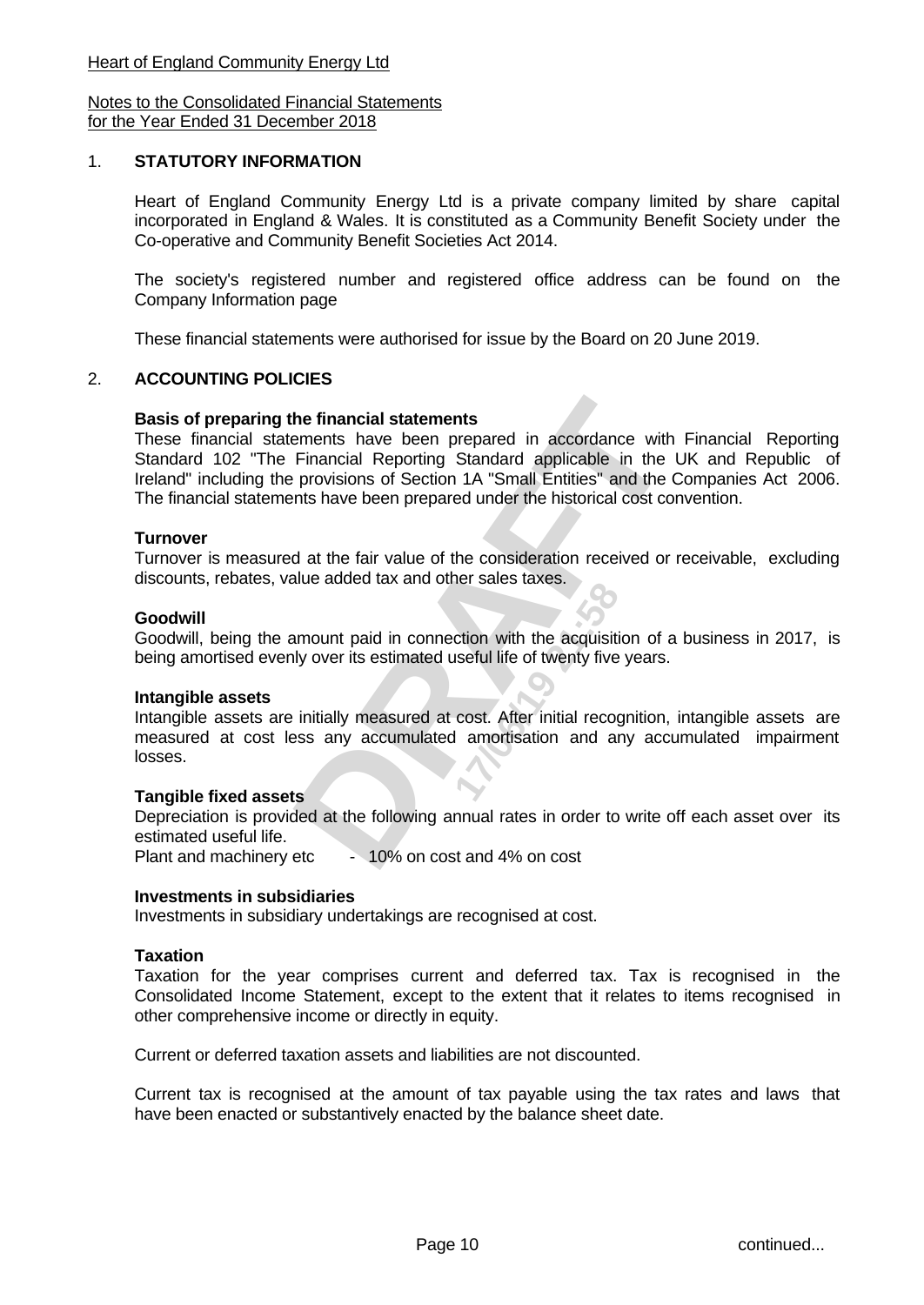#### 2. **ACCOUNTING POLICIES - continued**

#### **Deferred tax**

Deferred tax is recognised in respect of all timing differences that have originated but not reversed at the balance sheet date.

Timing differences arise from the inclusion of income and expenses in tax assessments in periods different from those in which they are recognised in financial statements. Deferred tax is measured using tax rates and laws that have been enacted or substantively enacted by the year end and that are expected to apply to the reversal of the timing difference.

Unrelieved tax losses and other deferred tax assets are recognised only to the extent that it is probable that they will be recovered against the reversal of deferred tax liabilities or other future taxable profits.

#### **Hire purchase and leasing commitments**

Rentals paid under operating leases are charged to profit or loss on a straight line basis over the period of the lease.

#### **Borrowings**

**Example commitments**<br>
Decaying leases are charged to profit or loss on a straight line basis over<br>
E.<br>
DRAFT COMPT COMPT COMPT COMPT CONSIDE A CONSIDE AND CONSIDE ASS, net of transaction costs, and the amount due on redem Interest-bearing borrowings are initially recorded at fair value, net of transactions costs. Interest-bearing borrowings are subsequently carried at amortised cost, with the difference between the proceeds, net of transaction costs, and the amount due on redemption being recognised as a charge to the Profit and Loss Account over the period of the relevant borrowing.

Interest expense is recognised on the basis of the effective interest method and is included in interest payable and similar charges.

Borrowings are classified as current liabilities unless the company has an unconditional right to defer the settlement of the liability for at least twelve months after the reporting date.

# 3. **OPERATING PROFIT**

The operating profit is stated after charging:

|                             | 31.12.18 | 31.12.17 |  |
|-----------------------------|----------|----------|--|
|                             |          |          |  |
| Depreciation - owned assets | 747,060  | 545,106  |  |
| Goodwill amortisation       | 20,185   | 8.411    |  |
|                             |          |          |  |

#### 4. **INDIVIDUAL INCOME STATEMENT**

As permitted by Section 408 of the Companies Act 2006, the Income Statement of the parent company is not presented as part of these financial statements.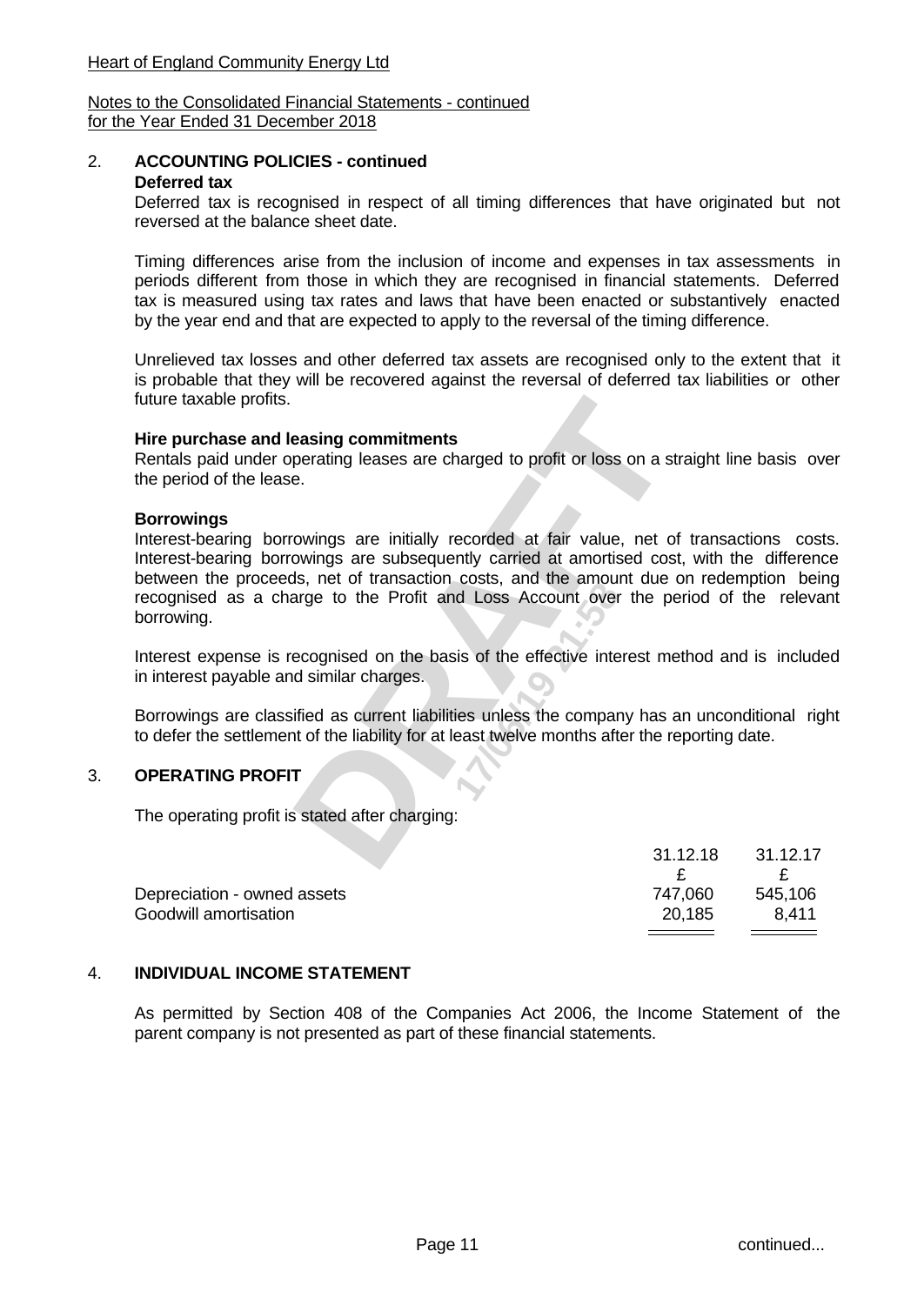# 5. **INTANGIBLE FIXED ASSETS**

|    | Group                                        |                                                                                                                                                                                                                                                                                                                                                                                                                                     |
|----|----------------------------------------------|-------------------------------------------------------------------------------------------------------------------------------------------------------------------------------------------------------------------------------------------------------------------------------------------------------------------------------------------------------------------------------------------------------------------------------------|
|    |                                              | Goodwill                                                                                                                                                                                                                                                                                                                                                                                                                            |
|    |                                              | ຼ                                                                                                                                                                                                                                                                                                                                                                                                                                   |
|    | <b>COST</b>                                  |                                                                                                                                                                                                                                                                                                                                                                                                                                     |
|    | At 1 January 2018<br>and 31 December 2018    | 504,630                                                                                                                                                                                                                                                                                                                                                                                                                             |
|    |                                              |                                                                                                                                                                                                                                                                                                                                                                                                                                     |
|    | <b>AMORTISATION</b>                          |                                                                                                                                                                                                                                                                                                                                                                                                                                     |
|    | At 1 January 2018                            | 8,411                                                                                                                                                                                                                                                                                                                                                                                                                               |
|    | Charge for year                              | 20,185                                                                                                                                                                                                                                                                                                                                                                                                                              |
|    |                                              |                                                                                                                                                                                                                                                                                                                                                                                                                                     |
|    | At 31 December 2018                          | 28,596                                                                                                                                                                                                                                                                                                                                                                                                                              |
|    |                                              |                                                                                                                                                                                                                                                                                                                                                                                                                                     |
|    | <b>NET BOOK VALUE</b><br>At 31 December 2018 | 476,034                                                                                                                                                                                                                                                                                                                                                                                                                             |
|    |                                              | $\qquad \qquad \overbrace{\qquad \qquad }$                                                                                                                                                                                                                                                                                                                                                                                          |
|    | At 31 December 2017                          | 496,219                                                                                                                                                                                                                                                                                                                                                                                                                             |
|    |                                              | $\qquad \qquad =$                                                                                                                                                                                                                                                                                                                                                                                                                   |
|    |                                              |                                                                                                                                                                                                                                                                                                                                                                                                                                     |
| ົດ | <b>TANGIBLE FIXED ASSETS</b>                 |                                                                                                                                                                                                                                                                                                                                                                                                                                     |
|    |                                              |                                                                                                                                                                                                                                                                                                                                                                                                                                     |
|    | Group                                        | Plant and                                                                                                                                                                                                                                                                                                                                                                                                                           |
|    |                                              | machinery                                                                                                                                                                                                                                                                                                                                                                                                                           |
|    |                                              | etc                                                                                                                                                                                                                                                                                                                                                                                                                                 |
|    |                                              | £                                                                                                                                                                                                                                                                                                                                                                                                                                   |
|    | <b>COST</b>                                  |                                                                                                                                                                                                                                                                                                                                                                                                                                     |
|    | At 1 January 2018                            |                                                                                                                                                                                                                                                                                                                                                                                                                                     |
|    | and 31 December 2018                         | 15,594,663                                                                                                                                                                                                                                                                                                                                                                                                                          |
|    | <b>DEPRECIATION</b>                          |                                                                                                                                                                                                                                                                                                                                                                                                                                     |
|    | At 1 January 2018                            | 948,858                                                                                                                                                                                                                                                                                                                                                                                                                             |
|    | Charge for year                              | 747,060                                                                                                                                                                                                                                                                                                                                                                                                                             |
|    |                                              | the control of the control of the                                                                                                                                                                                                                                                                                                                                                                                                   |
|    | At 31 December 2018                          | 1,695,918                                                                                                                                                                                                                                                                                                                                                                                                                           |
|    |                                              |                                                                                                                                                                                                                                                                                                                                                                                                                                     |
|    | <b>NET BOOK VALUE</b>                        |                                                                                                                                                                                                                                                                                                                                                                                                                                     |
|    | At 31 December 2018                          | 13,898,745<br>$\frac{1}{\frac{1}{1-\frac{1}{1-\frac{1}{1-\frac{1}{1-\frac{1}{1-\frac{1}{1-\frac{1}{1-\frac{1}{1-\frac{1}{1-\frac{1}{1-\frac{1}{1-\frac{1}{1-\frac{1}{1-\frac{1}{1-\frac{1}{1-\frac{1}{1-\frac{1}{1-\frac{1}{1-\frac{1}{1-\frac{1}{1-\frac{1}{1-\frac{1}{1-\frac{1}{1-\frac{1}{1-\frac{1}{1-\frac{1}{1-\frac{1}{1-\frac{1}{1-\frac{1}{1-\frac{1}{1-\frac{1}{1-\frac{1}{1-\frac{1}{1-\frac{1}{1-\frac{1}{1-\frac{1}{$ |
|    |                                              | 14,645,805                                                                                                                                                                                                                                                                                                                                                                                                                          |
|    | At 31 December 2017                          |                                                                                                                                                                                                                                                                                                                                                                                                                                     |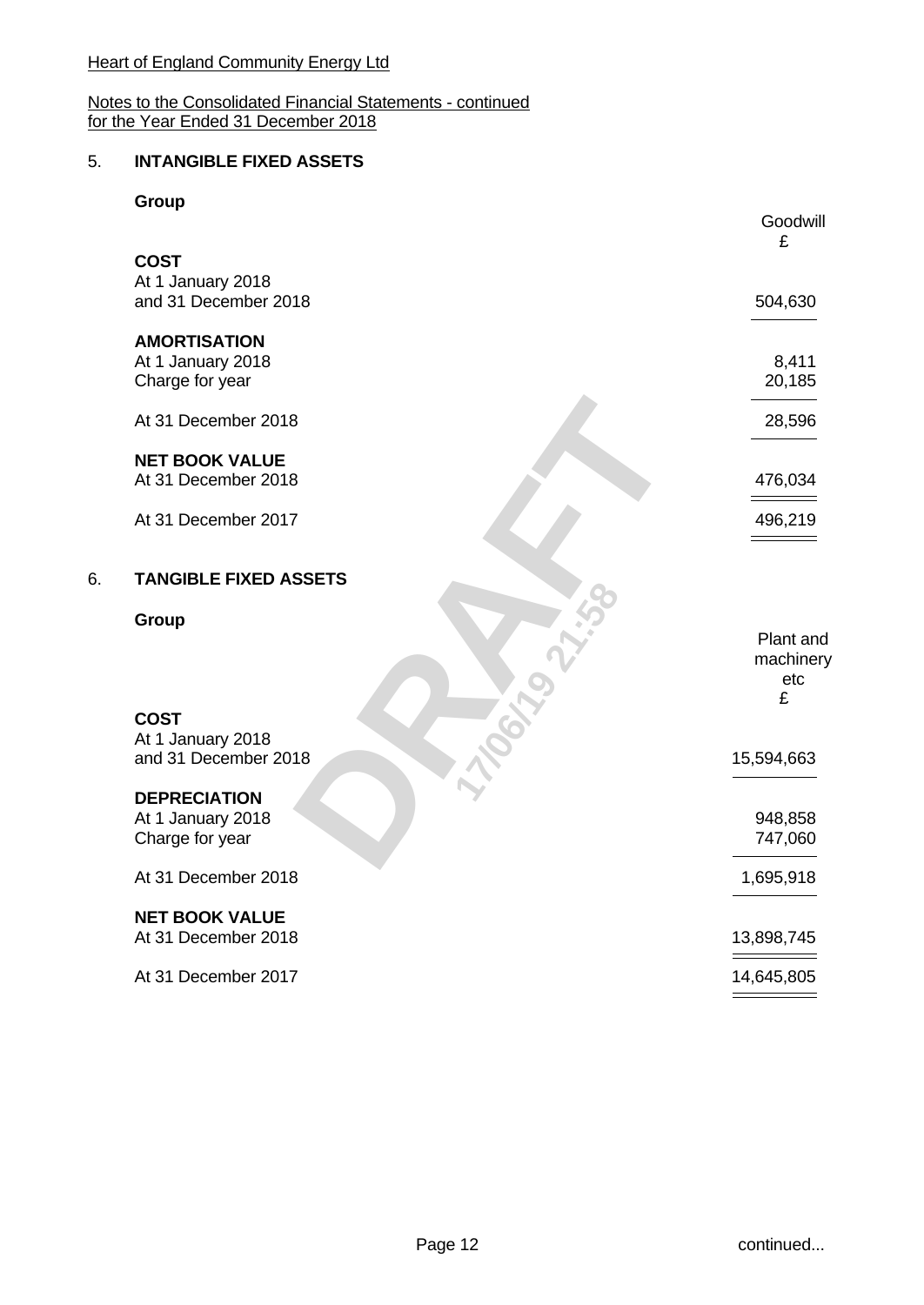# 7. **FIXED ASSET INVESTMENTS**

# **Company**

|                                                          | Shares in<br>group<br>undertakin<br>£ |  |
|----------------------------------------------------------|---------------------------------------|--|
| <b>COST</b><br>At 1 January 2018<br>and 31 December 2018 | 226,125                               |  |
| <b>NET BOOK VALUE</b><br>At 31 December 2018             | 226,125                               |  |
| At 31 December 2017                                      | 226,125                               |  |

# 8. **DEBTORS: AMOUNTS FALLING DUE WITHIN ONE YEAR**

| At 31 December 2018                                   |              |                    |                                                                                 | 226,125<br>$\qquad \qquad \overbrace{\qquad \qquad }$ |
|-------------------------------------------------------|--------------|--------------------|---------------------------------------------------------------------------------|-------------------------------------------------------|
| At 31 December 2017                                   |              |                    |                                                                                 | 226,125<br>$\qquad \qquad =$                          |
| DEBTORS: AMOUNTS FALLING DUE WITHIN ONE YEAR          |              |                    |                                                                                 |                                                       |
|                                                       | <b>Group</b> |                    | Company                                                                         |                                                       |
|                                                       | 31.12.18     | 31.12.17<br>$\sim$ | 31.12.18                                                                        | 31.12.17                                              |
| Trade debtors                                         | 122,218      | 61,363             | 3,299                                                                           | $\overline{\phantom{0}}$                              |
| Amounts owed by group undertakings                    |              |                    | 303,871                                                                         | $\sim$                                                |
| Other debtors                                         | 547,619      | 323,575            | (20, 112)                                                                       | 42,718                                                |
|                                                       | 669,837      | 384,938            | 287,058                                                                         | 42,718                                                |
|                                                       |              |                    | the contract of the contract of the contract of the contract of the contract of |                                                       |
| <b>CREDITORS: AMOUNTS FALLING DUE WITHIN ONE YEAR</b> |              |                    |                                                                                 |                                                       |
|                                                       | Group        |                    | Company                                                                         |                                                       |
|                                                       | 31.12.18     | 31.12.17           | 31.12.18                                                                        | 31.12.17                                              |
|                                                       |              |                    |                                                                                 |                                                       |
| Bank loans and overdrafts                             | 10,533,655   | 295,828            |                                                                                 |                                                       |

# 9. **CREDITORS: AMOUNTS FALLING DUE WITHIN ONE YEAR**

|                              |            | Group    |          | Company  |
|------------------------------|------------|----------|----------|----------|
|                              | 31.12.18   | 31.12.17 | 31.12.18 | 31.12.17 |
|                              |            | £        |          |          |
| Bank loans and overdrafts    | 10,533,655 | 295,828  |          |          |
| Trade creditors              | 74,417     | 107,189  | (1)      | 1,535    |
| Taxation and social security | 15,462     | 24,933   | 2,183    |          |
| Other creditors              | 216,913    | 343,438  |          | 41,427   |
|                              | 10,840,447 | 771,388  | 2,182    | 42,962   |
|                              |            |          |          |          |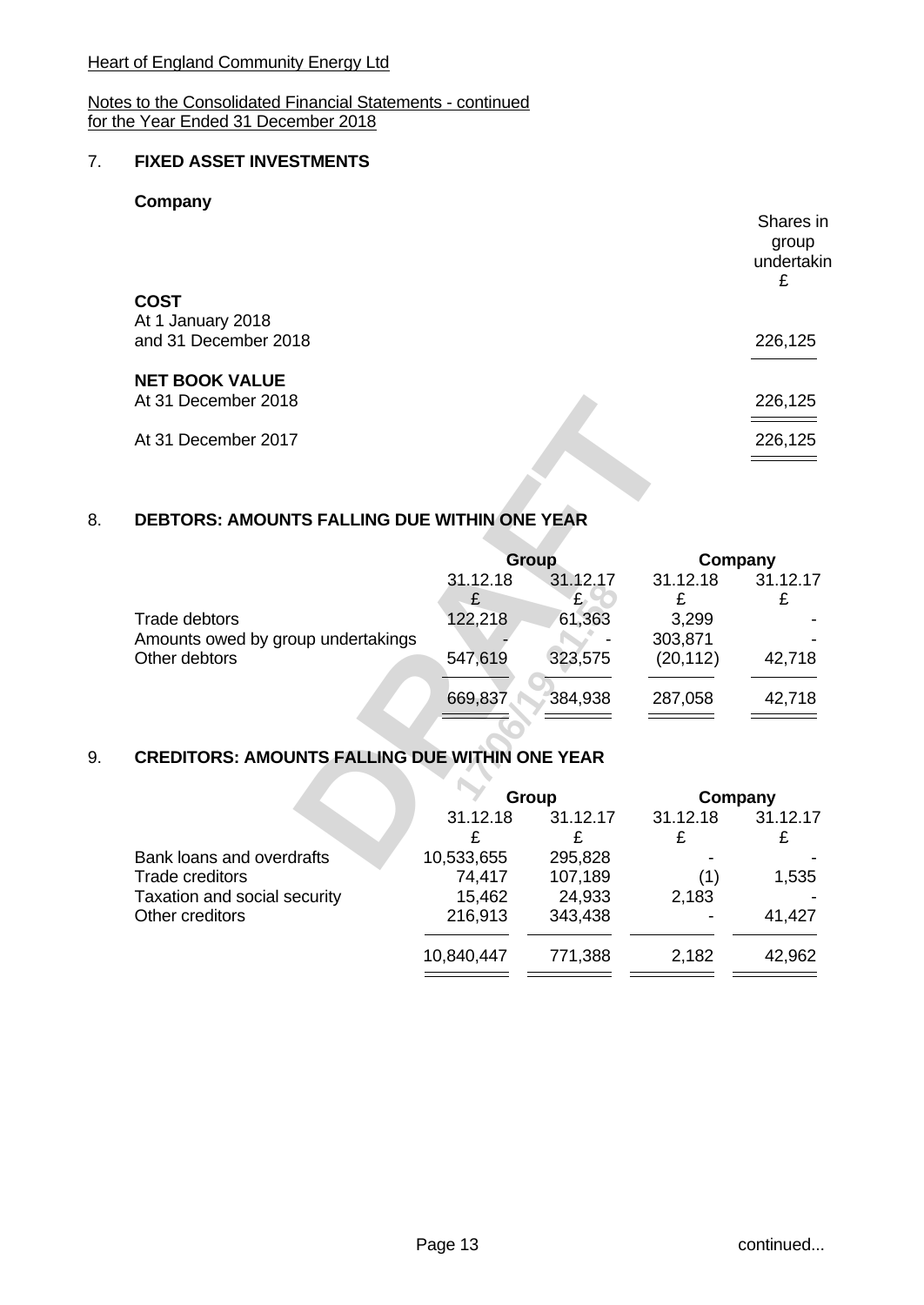# 10. **CREDITORS: AMOUNTS FALLING DUE AFTER MORE THAN ONE YEAR**

|                 |           | Group      |          | Company  |
|-----------------|-----------|------------|----------|----------|
|                 | 31.12.18  | 31.12.17   | 31.12.18 | 31.12.17 |
|                 |           | £          |          |          |
| Bank loans      | $\sim$    | 10,372,893 |          |          |
| Other creditors | 6,326,391 | 6,114,809  | 339,900  | 233,026  |
|                 | 6,326,391 | 16,487,702 | 339,900  | 233,026  |

**DRAFT** RAFTAS

Page 14